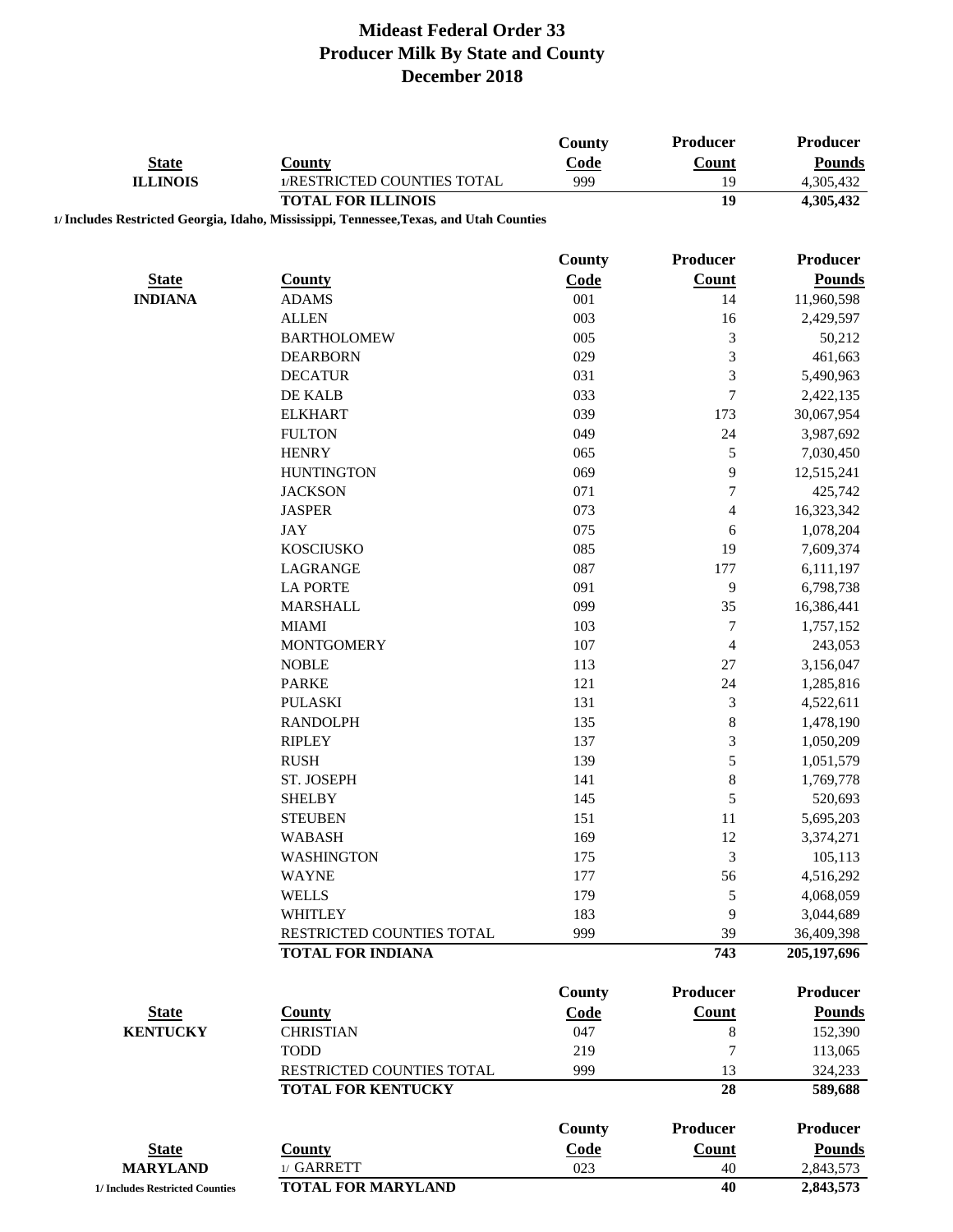|                 |                    | County  | Producer         | Producer      |
|-----------------|--------------------|---------|------------------|---------------|
| <b>State</b>    | <b>County</b>      | Code    | Count            | <b>Pounds</b> |
| <b>MICHIGAN</b> | <b>ALCONA</b>      | 001     | 4                | 1,251,863     |
|                 | <b>ALGER</b>       | 003     | 4                | 276,371       |
|                 | <b>ALLEGAN</b>     | 005     | 47               | 32,161,136    |
|                 | <b>ALPENA</b>      | 007     | 23               | 5,152,482     |
|                 | <b>ARENAC</b>      | 011     | 20               | 9,525,348     |
|                 | <b>BARRY</b>       | 015     | 22               | 25,096,387    |
|                 | <b>BAY</b>         | 017     | 5                | 1,926,163     |
|                 | <b>BERRIEN</b>     | 021     | 7                | 2,882,500     |
|                 | <b>BRANCH</b>      | 023     | 14               | 4,514,327     |
|                 | <b>CALHOUN</b>     | 025     | 19               | 12,428,538    |
|                 | CASS               | 027     | $\mathfrak{Z}$   | 49,773        |
|                 | <b>CHARLEVOIX</b>  | 029     | $\overline{4}$   | 845,071       |
|                 | <b>CHIPPEWA</b>    | 033     | 5                | 481,511       |
|                 | <b>CLARE</b>       | 035     | 14               | 4,115,234     |
|                 | <b>CLINTON</b>     | 037     | 43               | 70,498,227    |
|                 | <b>DELTA</b>       | 041     | 3                | 285,441       |
|                 | <b>EATON</b>       | 045     | 19               | 1,567,639     |
|                 | <b>EMMET</b>       | 047     | $\mathfrak{Z}$   | 413,910       |
|                 | <b>GENESEE</b>     | 049     | 5                | 868,558       |
|                 | <b>GLADWIN</b>     | 051     | 6                | 1,951,264     |
|                 | <b>GRATIOT</b>     | 057     | 32               | 70,276,656    |
|                 | <b>HILLSDALE</b>   | 059     | 23               | 8,148,207     |
|                 | <b>HURON</b>       | 063     | 56               | 80,801,361    |
|                 | <b>INGHAM</b>      | 065     | 21               | 8,782,280     |
|                 | <b>IONIA</b>       | 067     | 36               | 32,597,417    |
|                 | <b>IOSCO</b>       | 069     | 13               | 5,260,858     |
|                 | <b>ISABELLA</b>    | 073     | 31               | 14,385,286    |
|                 | <b>JACKSON</b>     | 075     | 15               | 6,132,528     |
|                 | <b>KALAMAZOO</b>   | 077     | $\boldsymbol{7}$ | 15,483,606    |
|                 | <b>KENT</b>        | 081     | $27\,$           | 18,046,624    |
|                 | <b>LAPEER</b>      | 087     | $23\,$           | 2,910,179     |
|                 | <b>LENAWEE</b>     | 091     | 23               | 30,307,767    |
|                 | <b>LIVINGSTON</b>  | 093     | 10               | 3,727,960     |
|                 | <b>MACOMB</b>      | 099     | $\overline{4}$   | 180,556       |
|                 | <b>MARQUETTE</b>   | 103     | 3                | 226,051       |
|                 | <b>MASON</b>       | 105     | 13               | 3,994,631     |
|                 | <b>MECOSTA</b>     | $107\,$ | 17               | 6,838,010     |
|                 | <b>MENOMINEE</b>   | 109     | 12               | 2,004,165     |
|                 | <b>MISSAUKEE</b>   | 113     | 38               | 52,461,768    |
|                 | <b>MONTCALM</b>    | 117     | 46               | 20,425,432    |
|                 | <b>MONTMORENCY</b> | 119     | $\sqrt{5}$       | 1,024,659     |
|                 | <b>MUSKEGON</b>    | 121     | 14               | 17,121,163    |
|                 | <b>NEWAYGO</b>     | 123     | 38               | 20,056,522    |
|                 | <b>OCEANA</b>      | 127     | 6                | 836,056       |
|                 | <b>OGEMAW</b>      | 129     | 33               | 12,758,838    |
|                 | <b>OSCEOLA</b>     | 133     | $28\,$           | 20,180,686    |
|                 | <b>OSCODA</b>      | 135     | 11               | 597,498       |
|                 | <b>OTTAWA</b>      | 139     | $\sqrt{48}$      | 62,510,981    |
|                 | PRESQUE ISLE       | 141     | $\overline{4}$   | 791,172       |
|                 | <b>SAGINAW</b>     | 145     | 15               | 5,573,257     |
|                 | <b>ST. CLAIR</b>   | 147     | 10               | 2,027,370     |
|                 | ST. JOSEPH         | 149     | 22               | 10,070,806    |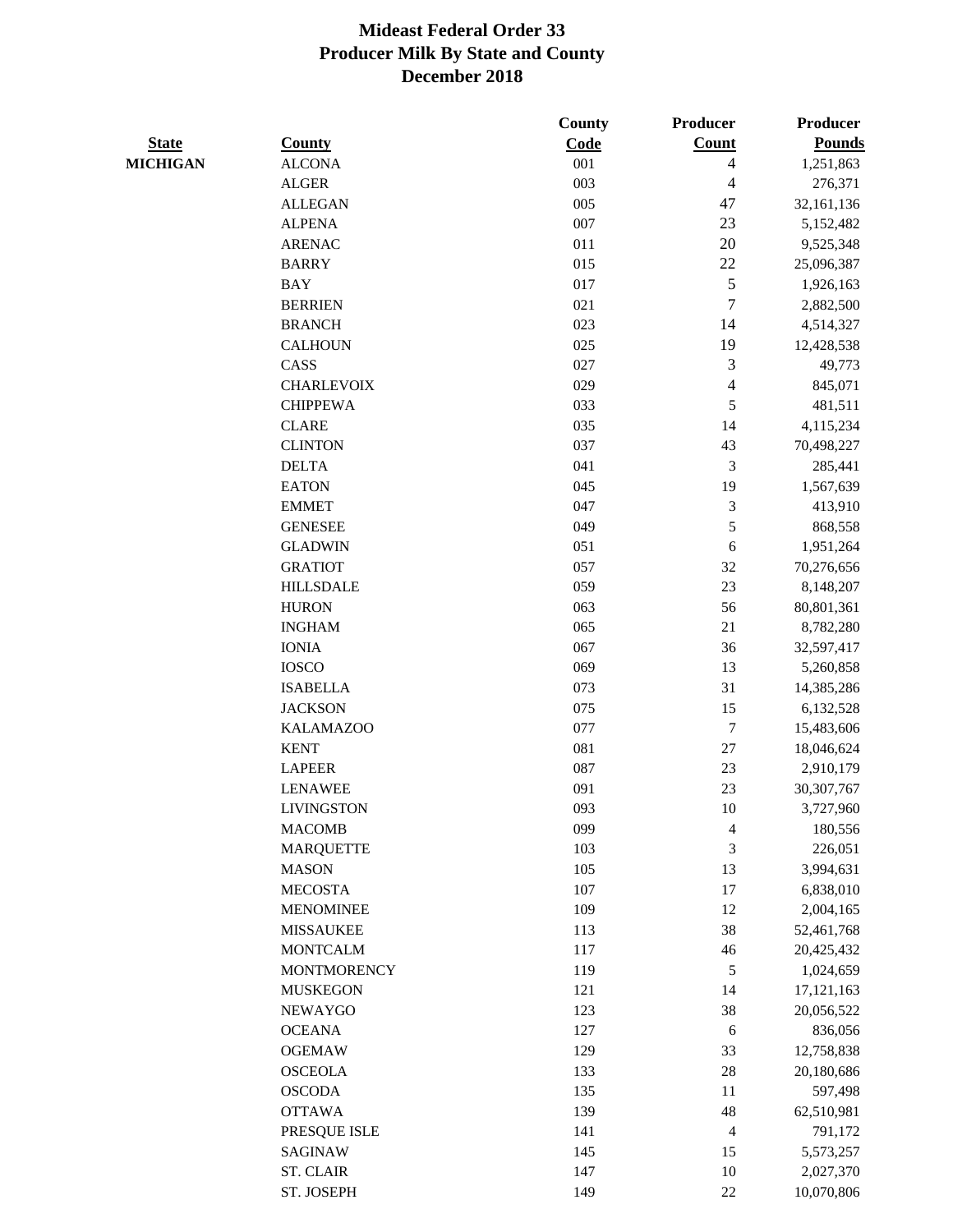|                 |                           | County        | Producer            | <b>Producer</b>     |
|-----------------|---------------------------|---------------|---------------------|---------------------|
| <b>State</b>    | <b>County</b>             | Code          | Count               | <b>Pounds</b>       |
| <b>MICHIGAN</b> | <b>SANILAC</b>            | 151           | 75                  | 56,013,073          |
|                 | <b>SHIAWASSEE</b>         | 155           | 14                  | 4,904,792           |
|                 | <b>TUSCOLA</b>            | 157           | 33                  | 29,778,392          |
|                 | VAN BUREN                 | 159           | 10                  | 10,608,591          |
|                 | WASHTENAW                 | 161           | 14                  | 3,039,524           |
|                 | <b>WEXFORD</b>            | 165           | 8                   | 642,212             |
|                 | RESTRICTED COUNTIES TOTAL | 999           | 20                  | 5,504,851           |
|                 | <b>TOTAL FOR MICHIGAN</b> |               | 1,128               | 823,323,528         |
|                 |                           | <b>County</b> | Producer            | <b>Producer</b>     |
| <b>State</b>    | <b>County</b>             | Code          | Count               | <b>Pounds</b>       |
| <b>NEW YORK</b> | <b>CATTARAUGUS</b>        | 009           | 46                  | 18,285,217          |
|                 | <b>CHAUTAUQUA</b>         | 013           | 96                  | 24, 201, 765        |
|                 | <b>CHEMUNG</b>            | 015           | 3                   | 998,918             |
|                 | <b>ERIE</b>               | 029           | 9                   | 2,904,735           |
|                 | <b>GENESEE</b>            | 037           | 3                   | 2,327,987           |
|                 | <b>LIVINGSTON</b>         | 051           | 6                   | 815,436             |
|                 | <b>WYOMING</b>            | 121           | 10                  | 25,229,959          |
|                 | RESTRICTED COUNTIES TOTAL | 999           | 9                   | 10,277,125          |
|                 | <b>TOTAL FOR NEW YORK</b> |               | 182                 | 85,041,142          |
|                 |                           | <b>County</b> | <b>Producer</b>     | <b>Producer</b>     |
| <b>State</b>    | <b>County</b>             | <b>Code</b>   | Count               | <b>Pounds</b>       |
| <b>OHIO</b>     | <b>ADAMS</b>              | 001           | 10                  | 707,098             |
|                 | <b>ALLEN</b>              | 003           | $\overline{4}$      | 560,724             |
|                 | <b>ASHLAND</b>            | 005           | 44                  | 15,637,434          |
|                 | <b>ASHTABULA</b>          | 007           | 20                  | 6,132,951           |
|                 | <b>AUGLAIZE</b>           | 011           | 33                  | 5,676,745           |
|                 | <b>BELMONT</b>            | 013           | 9                   | 830,922             |
|                 | <b>BROWN</b>              | 015           | $\overline{4}$      | 218,481             |
|                 | <b>CARROLL</b>            | 019           | 25                  | 1,826,093           |
|                 | <b>CHAMPAIGN</b>          | 021           | 9                   | 1,145,420           |
|                 | <b>CLARK</b>              | 023           | 4                   | 6,861,141           |
|                 | <b>CLINTON</b>            | 027           | 3                   | 242,796             |
|                 | <b>COLUMBIANA</b>         | 029           | 65                  | 14, 135, 753        |
|                 | <b>COSHOCTON</b>          | 031           | $20\,$              | 2,379,220           |
|                 | <b>CRAWFORD</b>           | 033           | $\,8\,$             | 3,087,380           |
|                 | <b>DARKE</b>              | 037           | $27\,$              | 6,904,212           |
|                 | <b>DEFIANCE</b>           | 039           | 4                   | 6,215,863           |
|                 | <b>DELAWARE</b>           | 041           | 4                   | 272,772             |
|                 | <b>FAIRFIELD</b>          | 045           | 9                   | 540,830             |
|                 | <b>FULTON</b>             | 051           | 6                   | 4,272,447           |
|                 | <b>GEAUGA</b>             | 055           | 45                  | 4,729,961           |
|                 | <b>GREENE</b>             | 057           |                     | 1,386,587           |
|                 | <b>GUERNSEY</b>           | 059           | $\overline{4}$<br>3 |                     |
|                 | <b>HANCOCK</b>            | 063           | 3                   | 68,585<br>1,641,195 |
|                 | <b>HARDIN</b>             | 065           | 9                   | 11,440,843          |
|                 | <b>HARRISON</b>           | 067           | $\mathfrak s$       | 438,315             |
|                 | <b>HIGHLAND</b>           | 071           | 22                  | 779,142             |
|                 | <b>HOLMES</b>             | 075           | 143                 | 13,120,015          |
|                 | <b>HURON</b>              | 077           | 40                  | 6,558,582           |
|                 | <b>JACKSON</b>            | 079           | 4                   | 62,122              |
|                 | <b>JEFFERSON</b>          | 081           | 8                   | 636,525             |
|                 |                           |               |                     |                     |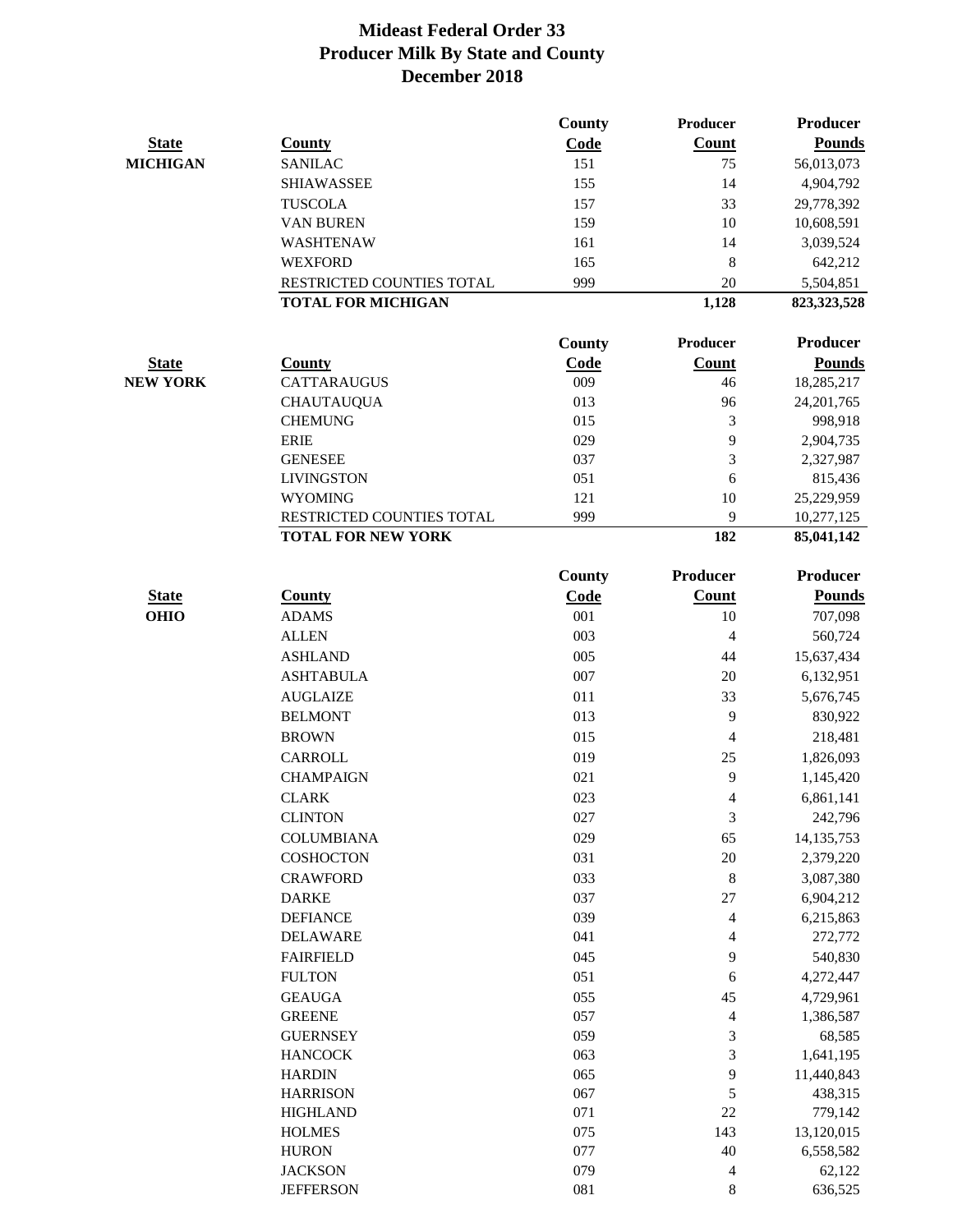|              |                           | County        | Producer         | <b>Producer</b> |
|--------------|---------------------------|---------------|------------------|-----------------|
| <b>State</b> | <b>County</b>             | Code          | Count            | <b>Pounds</b>   |
| <b>OHIO</b>  | <b>KNOX</b>               | 083           | 26               | 7,905,925       |
|              | <b>LICKING</b>            | 089           | 9                | 8,314,298       |
|              | <b>LOGAN</b>              | 091           | 26               | 4,587,737       |
|              | <b>LORAIN</b>             | 093           | 12               | 1,889,135       |
|              | <b>MADISON</b>            | 097           | $\boldsymbol{7}$ | 11,699,587      |
|              | <b>MAHONING</b>           | 099           | 23               | 8,268,039       |
|              | <b>MEDINA</b>             | 103           | 16               | 3,316,665       |
|              | <b>MEIGS</b>              | 105           | $\sqrt{5}$       | 360,677         |
|              | <b>MERCER</b>             | 107           | 81               | 29,789,283      |
|              | <b>MIAMI</b>              | 109           | $\boldsymbol{7}$ | 650,234         |
|              | <b>MONROE</b>             | 111           | 6                | 494,527         |
|              | <b>MORGAN</b>             | 115           | $\tau$           | 1,701,949       |
|              | <b>MORROW</b>             | 117           | 8                | 2,661,443       |
|              | <b>MUSKINGUM</b>          | 119           | 10               | 1,087,924       |
|              | <b>PAULDING</b>           | 125           | $\sqrt{5}$       | 8,774,072       |
|              | <b>PICKAWAY</b>           | 129           | 6                | 2,578,355       |
|              | <b>PORTAGE</b>            | 133           | $\,8\,$          | 2,948,431       |
|              | <b>PREBLE</b>             | 135           | 9                | 1,103,400       |
|              | <b>PUTNAM</b>             | 137           | 10               | 1,857,324       |
|              | <b>RICHLAND</b>           | 139           | 100              | 11,048,203      |
|              | <b>ROSS</b>               | 141           | $\,8\,$          | 163,675         |
|              | <b>SANDUSKY</b>           | 143           | $\,8\,$          | 845,528         |
|              | <b>SHELBY</b>             | 149           | 35               | 10,535,986      |
|              | <b>STARK</b>              | 151           | 59               | 14,465,674      |
|              | TRUMBULL                  | 155           | 20               | 4,008,272       |
|              | TUSCAWARAS                | 157           | 123              | 8,467,639       |
|              | <b>UNION</b>              | 159           | 7                | 956,622         |
|              | <b>VAN WERT</b>           | 161           | 6                | 5,241,081       |
|              | <b>WASHINGTON</b>         | 167           | 16               | 2,266,483       |
|              | <b>WAYNE</b>              | 169           | 197              | 53,249,377      |
|              | <b>WOOD</b>               | 173           | 4                | 6,155,051       |
|              | <b>WYANDOT</b>            | 175           | $\sqrt{5}$       | 628,820         |
|              | RESTRICTED COUNTIES TOTAL | 999           | 32               | 25,041,894      |
|              | <b>TOTAL FOR OHIO</b>     |               | 1,495            | 361,573,464     |
|              |                           | <b>County</b> | <b>Producer</b>  | <b>Producer</b> |
| <b>State</b> | <b>County</b>             | Code          | Count            | <b>Pounds</b>   |
| PENNSYLVANIA | <b>ARMSTRONG</b>          | 005           | 21               | 2,927,974       |
|              | <b>BEAVER</b>             | 007           | 19               | 997,767         |
|              | <b>BLAIR</b>              | 013           | $11\,$           | 1,728,449       |
|              | <b>BRADFORD</b>           | 015           | 6                | 1,032,403       |
|              | <b>BUTLER</b>             | 019           | 24               | 3,278,831       |
|              | <b>CAMBRIA</b>            | 021           | 11               | 1,946,376       |
|              | <b>CENTRE</b>             | 027           | $\boldsymbol{7}$ | 334,717         |
|              | <b>CLARION</b>            | 031           | 20               | 2,424,360       |
|              | <b>CLEARFIELD</b>         | 033           | $10\,$           | 808,789         |
|              | <b>CLINTON</b>            | 035           | 9                | 41,984          |
|              | <b>COLUMBIA</b>           | 037           | 12               | 315,114         |
|              | <b>CRAWFORD</b>           | 039           | 104              | 17,870,570      |
|              | ${\rm ELK}$               | 047           | $\,8\,$          | 488,130         |
|              | <b>ERIE</b>               | 049           | 47               | 4,534,448       |
|              | <b>FAYETTE</b>            | 051           | 19               | 2,076,435       |
|              |                           |               |                  |                 |

FOREST 210,300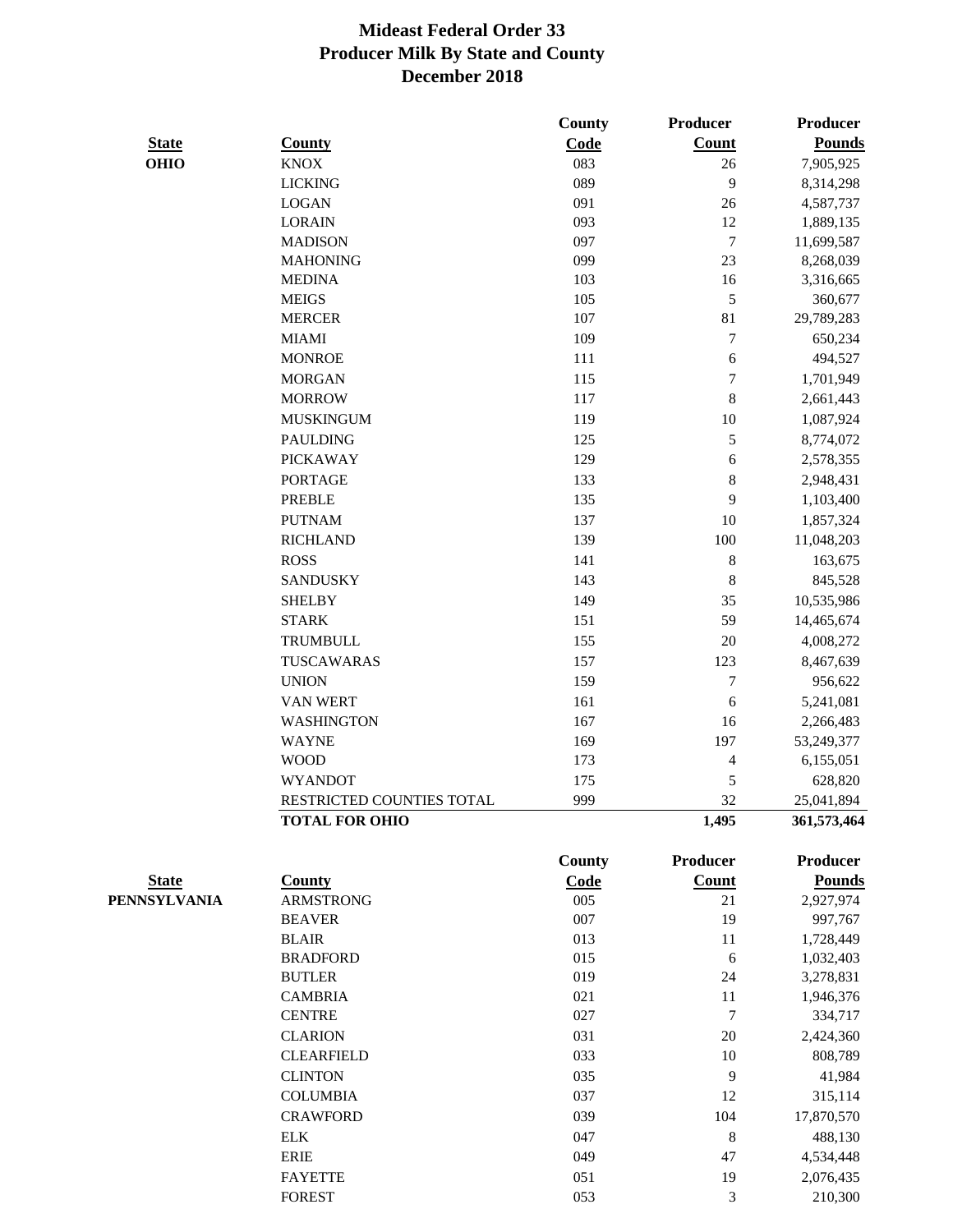|                      |                                  | <b>County</b> | <b>Producer</b> | Producer        |
|----------------------|----------------------------------|---------------|-----------------|-----------------|
| <b>State</b>         | <b>County</b>                    | Code          | Count           | <b>Pounds</b>   |
| <b>PENNSYLVANIA</b>  | <b>HUNTINGDON</b>                | 061           | 8               | 1,916,447       |
|                      | <b>INDIANA</b>                   | 063           | 45              | 7,305,173       |
|                      | <b>JEFFERSON</b>                 | 065           | 23              | 2,072,398       |
|                      | <b>LAWRENCE</b>                  | 073           | 30              | 5,927,784       |
|                      | <b>MERCER</b>                    | 085           | 53              | 6,657,921       |
|                      | <b>MIFFLIN</b>                   | 087           | 5               | 109,158         |
|                      | <b>MONTOUR</b>                   | 093           | 3               | 118,162         |
|                      | <b>SNYDER</b>                    | 109           | 9               | 50,384          |
|                      | <b>SOMERSET</b>                  | 111           | 87              | 4,918,536       |
|                      | <b>VENANGO</b>                   | 121           | $\tau$          | 876,866         |
|                      | <b>WARREN</b>                    | 123           | 28              | 3,693,979       |
|                      | <b>WASHINGTON</b>                | 125           | 20              | 2,456,152       |
|                      | <b>WESTMORELAND</b>              | 129           | 34              | 4,933,539       |
|                      | RESTRICTED COUNTIES TOTAL        | 999           | 11              | 1,037,699       |
|                      | <b>TOTAL FOR PENNSYLVANIA</b>    |               | 694             | 83,090,845      |
|                      |                                  | County        | <b>Producer</b> | <b>Producer</b> |
| <b>State</b>         | <b>County</b>                    | Code          | Count           | <b>Pounds</b>   |
| <b>WEST VIRGINIA</b> | <b>BROOKE</b>                    | 009           | 3               | 115,168         |
|                      | <b>MASON</b>                     | 053           | 3               | 78,193          |
|                      | <b>OHIO</b>                      | 069           | $\overline{4}$  | 111,332         |
|                      | <b>PRESTON</b>                   | 077           | 5               | 603,364         |
|                      | <b>RESTRICTED COUNTIES TOTAL</b> | 999           | 5               | 227,548         |
|                      | <b>TOTAL FOR WEST VIRGINIA</b>   |               | 20              | 1,135,605       |
|                      |                                  | County        | <b>Producer</b> | <b>Producer</b> |
| <b>State</b>         | <b>County</b>                    | Code          | Count           | <b>Pounds</b>   |
| <b>WISCONSIN</b>     | <b>MONROE</b>                    | 081           | 3               | 1,660,788       |
|                      | <b>SHEBOYGAN</b>                 | 117           | 3               | 48,389          |
|                      | RESTRICTED COUNTIES TOTAL        | 999           | 6               | 6,574,109       |
|                      | <b>TOTAL FOR WISCONSIN</b>       |               | 12              | 8,283,286       |
|                      |                                  |               |                 |                 |

**ORDER 33 TOTAL 4,361 1,575,384,259**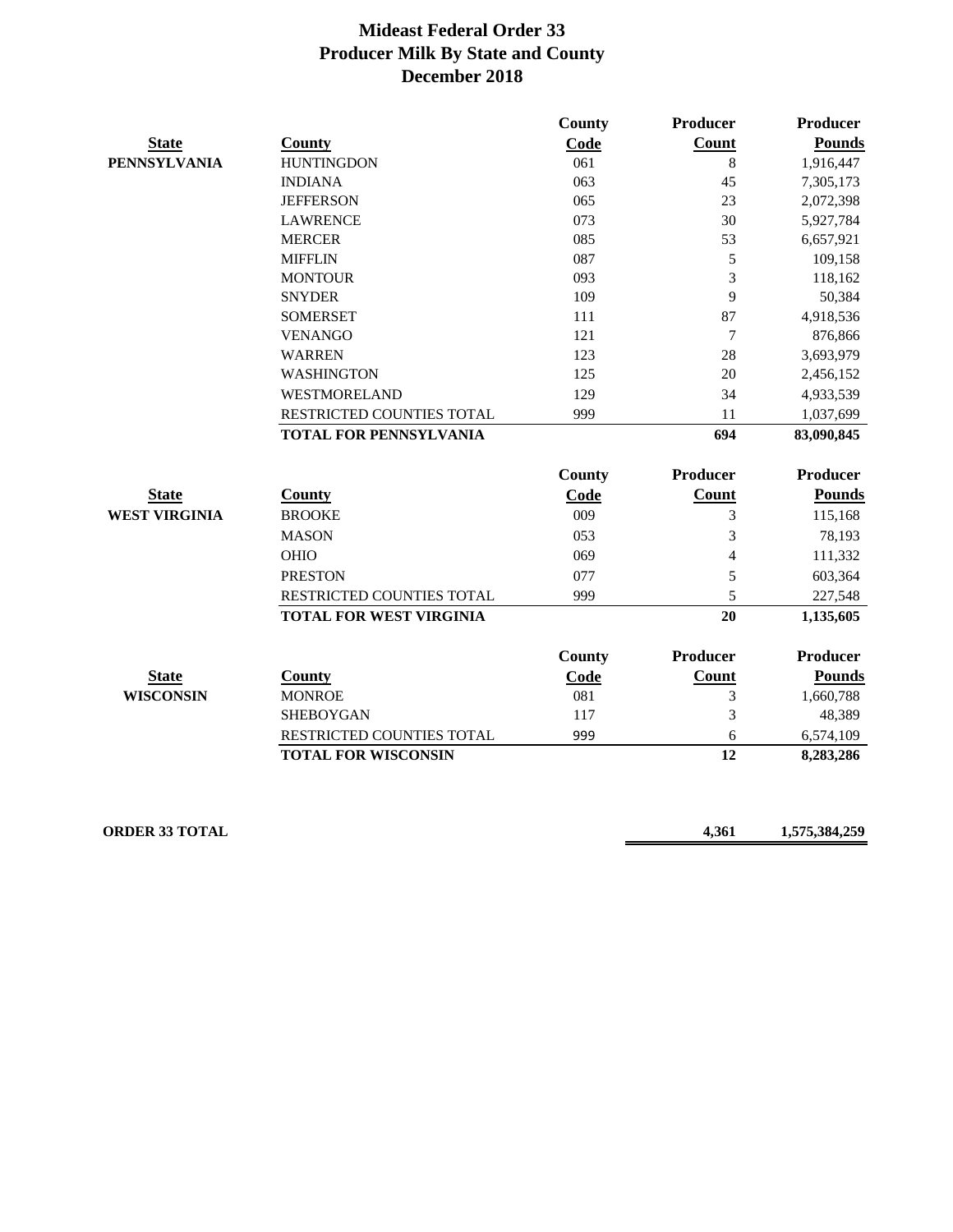**1/ Includes Restricted Georgia, Idaho, Mississippi, Tennessee,Texas, and Utah Counties**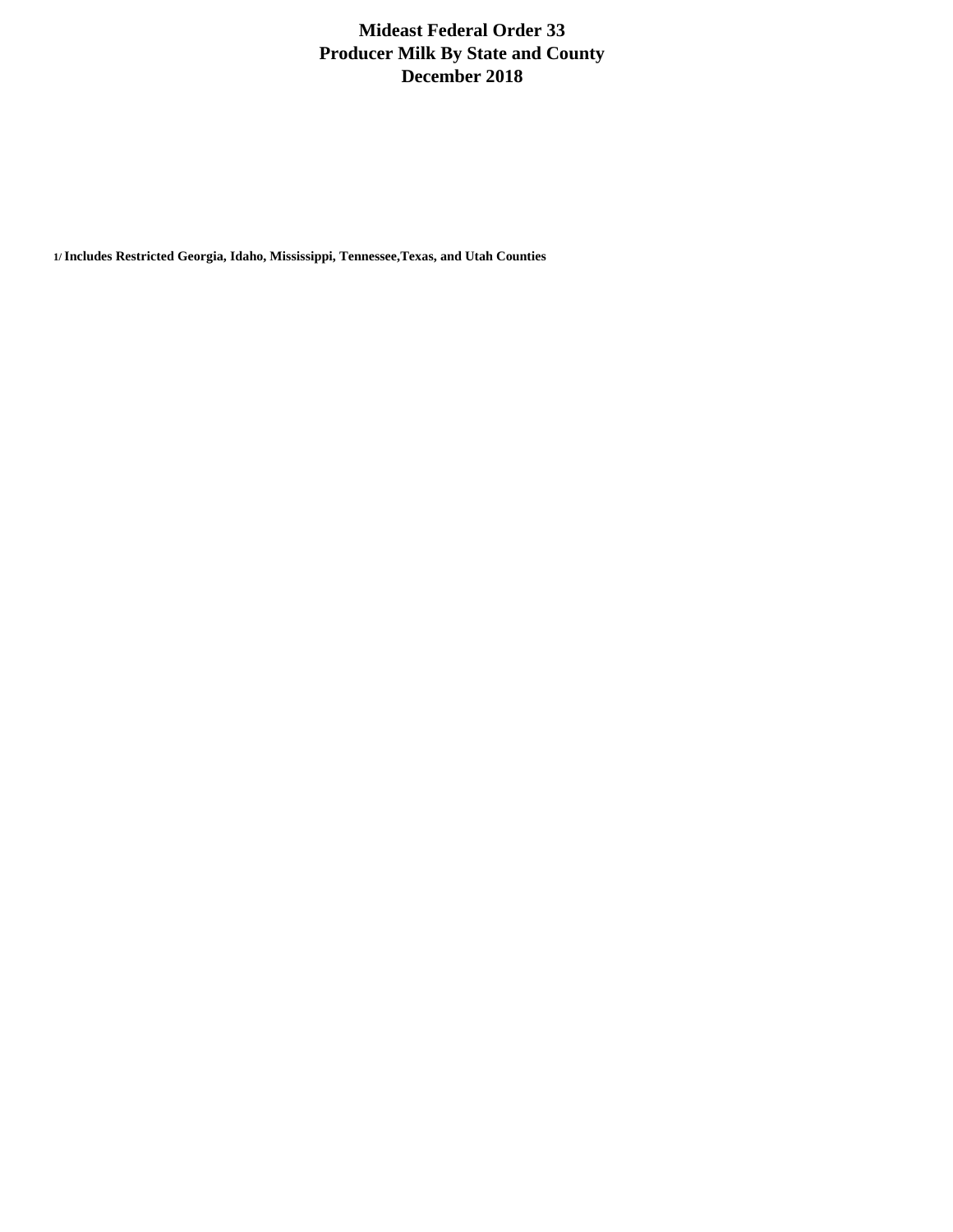| $\overline{4}$ | 1251863  |
|----------------|----------|
| $\overline{4}$ | 276371   |
| 47             | 32161136 |
| 23             | 5152482  |
|                |          |
| 20             | 9525348  |
| 22             | 25096387 |
| 5              | 1926163  |
| 7              | 2882500  |
| 14             | 4514327  |
| 19             | 12428538 |
| 3              | 49773    |
| $\overline{4}$ | 845071   |
| 5              | 481511   |
| 14             | 4115234  |
|                |          |
| 43             | 70498227 |
| 3              | 285441   |
| 19             | 1567639  |
| 3              | 413910   |
| 5              | 868558   |
| 6              | 1951264  |
| 32             | 70276656 |
| 23             | 8148207  |
| 56             | 80801361 |
| 21             | 8782280  |
| 36             | 32597417 |
| 13             | 5260858  |
| 31             | 14385286 |
| 15             | 6132528  |
| 7              |          |
|                | 15483606 |
| 27             | 18046624 |
| 23             | 2910179  |
| 23             | 30307767 |
| 10             | 3727960  |
| 4              | 180556   |
| 3              | 226051   |
| 13             | 3994631  |
| 17             | 6838010  |
| 12             | 2004165  |
| 38             | 52461768 |
| 46             | 20425432 |
| 5              | 1024659  |
| 14             | 17121163 |
| 38             | 20056522 |
|                |          |
| 6              | 836056   |
| 33             | 12758838 |
| 28             | 20180686 |
| 11             | 597498   |
| 48             | 62510981 |
| 4              | 791172   |
| 15             | 5573257  |
| 10             | 2027370  |
| 22             | 10070806 |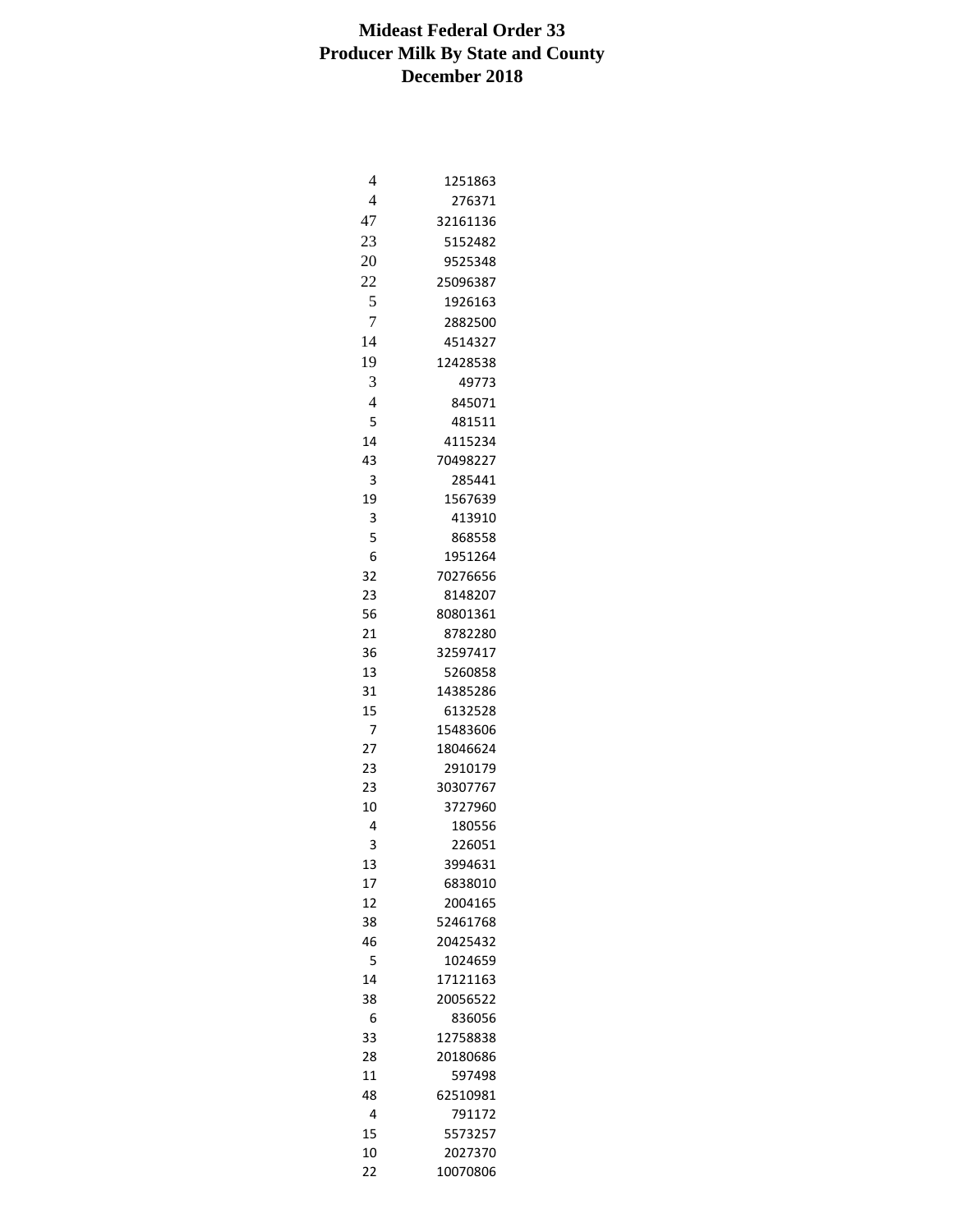| 75 | 56013073 |
|----|----------|
| 14 | 4904792  |
| 33 | 29778392 |
| 10 | 10608591 |
| 14 | 3039524  |
| 8  | 642212   |
| 20 | 5504851  |
|    |          |

| 46 | 18285217 |
|----|----------|
| 96 | 24201765 |
| 3  | 998918   |
| ٩  | 2904735  |
| 3  | 2327987  |
| 6  | 815436   |
| 10 | 25229959 |
| q  | 10277125 |
|    |          |

| 10  | 707098   |
|-----|----------|
| 4   | 560724   |
| 44  | 15637434 |
| 20  | 6132951  |
| 33  | 5676745  |
| 9   | 830922   |
| 4   | 218481   |
| 25  | 1826093  |
| 9   | 1145420  |
| 4   | 6861141  |
| 3   | 242796   |
| 65  | 14135753 |
| 20  | 2379220  |
| 8   | 3087380  |
| 27  | 6904212  |
| 4   | 6215863  |
| 4   | 272772   |
| 9   | 540830   |
| 6   | 4272447  |
| 45  | 4729961  |
| 4   | 1386587  |
| 3   | 68585    |
| 3   | 1641195  |
| 9   | 11440843 |
| 5   | 438315   |
| 22  | 779142   |
| 143 | 13120015 |
| 40  | 6558582  |
| 4   | 62122    |
| 8   | 636525   |

7905925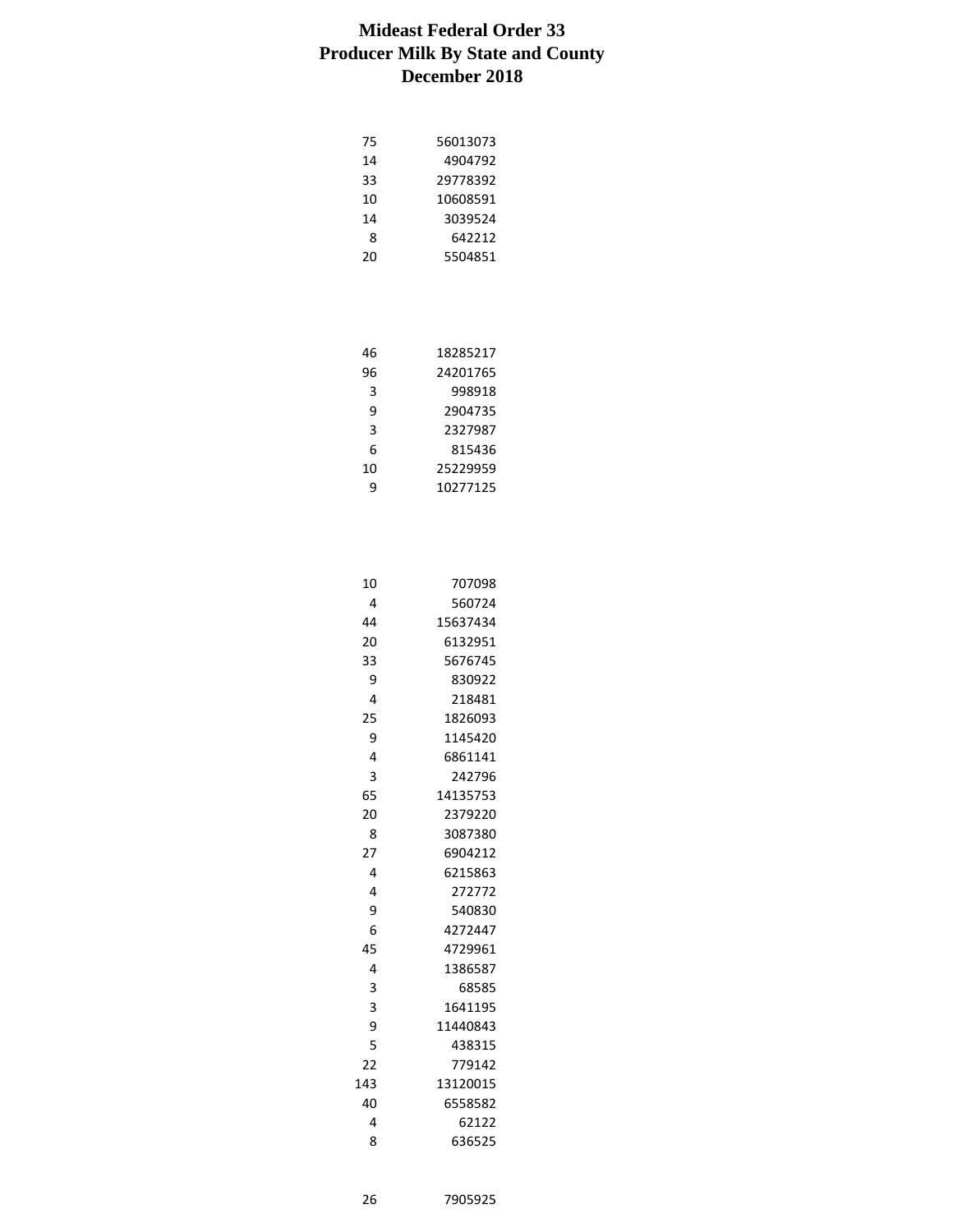| 9              | 8314298  |
|----------------|----------|
| 26             | 4587737  |
| 12             | 1889135  |
| 7              | 11699587 |
| 23             | 8268039  |
| 16             | 3316665  |
| 5              | 360677   |
| 81             | 29789283 |
| 7              | 650234   |
| 6              | 494527   |
| $\overline{7}$ | 1701949  |
| 8              | 2661443  |
| 10             | 1087924  |
| 5              | 8774072  |
| 6              | 2578355  |
| 8              | 2948431  |
| 9              | 1103400  |
| 10             | 1857324  |
| 100            | 11048203 |
| 8              | 163675   |
| 8              | 845528   |
| 35             | 10535986 |
| 59             | 14465674 |
| 20             | 4008272  |
| 123            | 8467639  |
| 7              | 956622   |
| 6              | 5241081  |
| 16             | 2266483  |
| 197            | 53249377 |
| 4              | 6155051  |
| 5              | 628820   |
| 32             | 25041894 |

| 21  | 2927974  |
|-----|----------|
| 19  | 997767   |
| 11  | 1728449  |
| հ   | 1032403  |
| 24  | 3278831  |
| 11  | 1946376  |
| 7   | 334717   |
| 20  | 2424360  |
| 10  | 808789   |
| 9   | 41984    |
| 12  | 315114   |
| 104 | 17870570 |
| 8   | 488130   |
| 47  | 4534448  |
| 19  | 2076435  |
| 3   | 210300   |
|     |          |

| я  | 1916447 |
|----|---------|
| 45 | 7305173 |
| 23 | 2072398 |